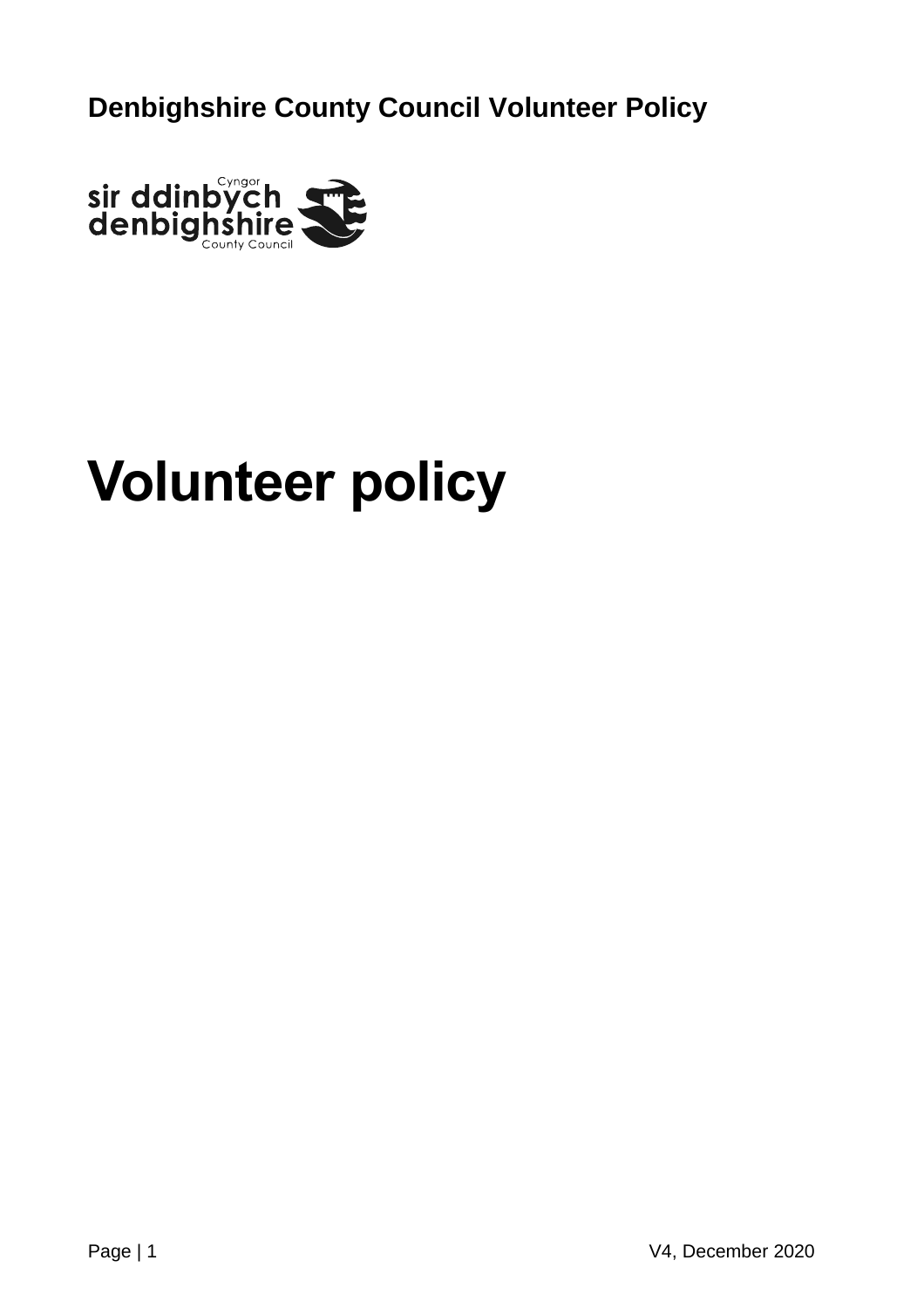## <span id="page-1-0"></span>**Contents**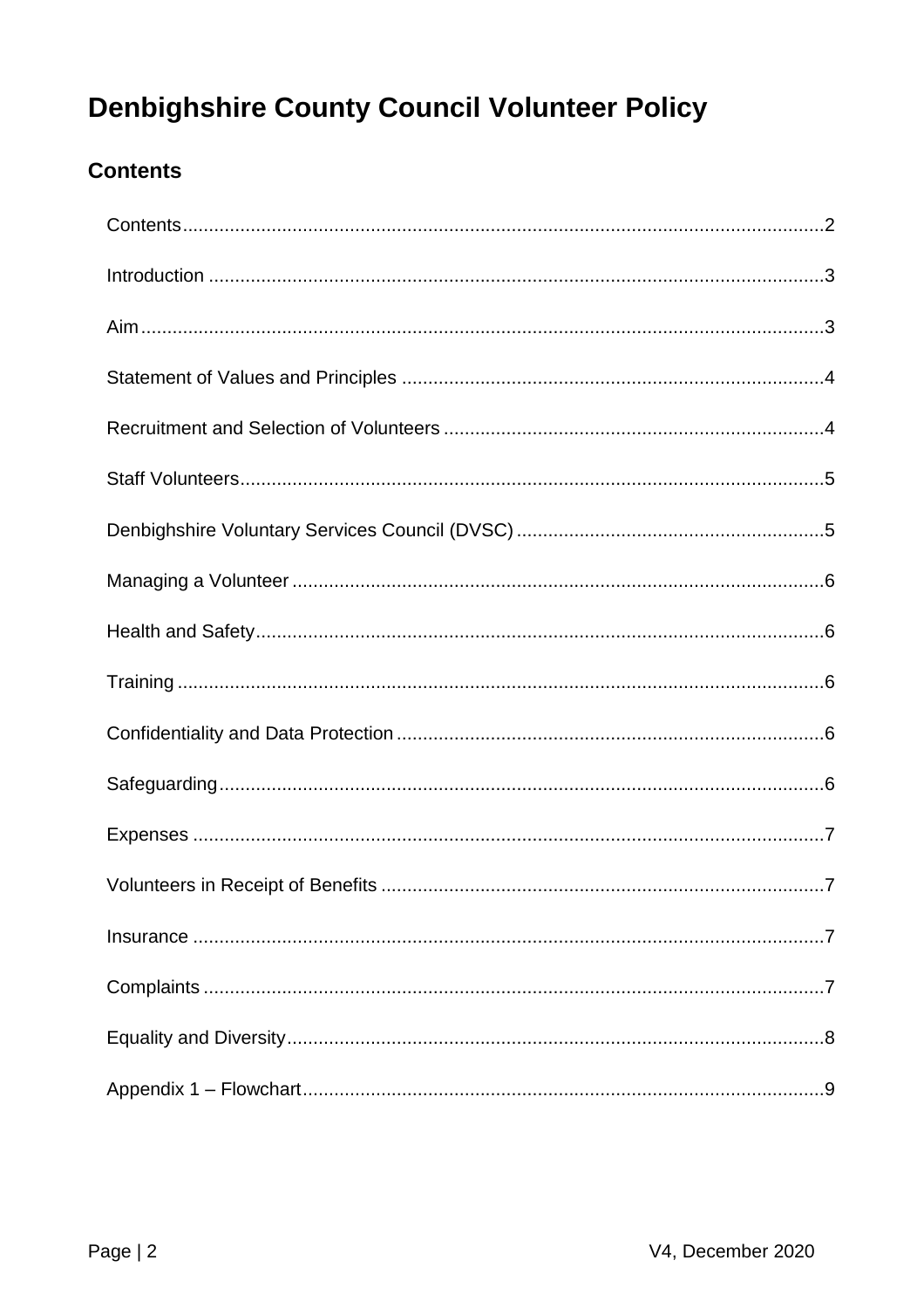#### <span id="page-2-0"></span>**Introduction**

Denbighshire County Council regards volunteering as an unpaid activity where someone freely gives their time to help an organisation or an individual who they are not related to. In other words, volunteers are not paid staff and do not have a legally binding contractual relationship with the Council.

This policy sets out the broad principles for voluntary involvement in Denbighshire County Council. People volunteer for a number of reasons, for example:

- To socialise
- To put something back into society
- To regain or learn new employment skills
- To occupy their time

Denbighshire County Council acknowledges that volunteers contribute in many ways and that their contribution is unique and that volunteering can benefit users of services, staff, local communities and the volunteers themselves. Denbighshire County Council values the contribution made by volunteers and is committed to involving volunteers in appropriate positions and in ways which are encouraging, supportive and which develop volunteering.

Managers are advised to read the Handbook for Managers of Volunteers prior to recruiting volunteers.

Please note that Volunteering and Work Experience have differences, and there is therefore a separate Work Experience Guidance document available.

#### <span id="page-2-1"></span>**Aim**

The overall aims of the volunteering policy, in conjunction with the Handbook for Managers of Volunteers, is to develop and promote best practice in the involvement and support of volunteers in the work of Denbighshire County Council. This policy aims to:

- Encourage the development of volunteering in all areas of the Council.
- Recognise and promote the importance of volunteering to the work of the Council.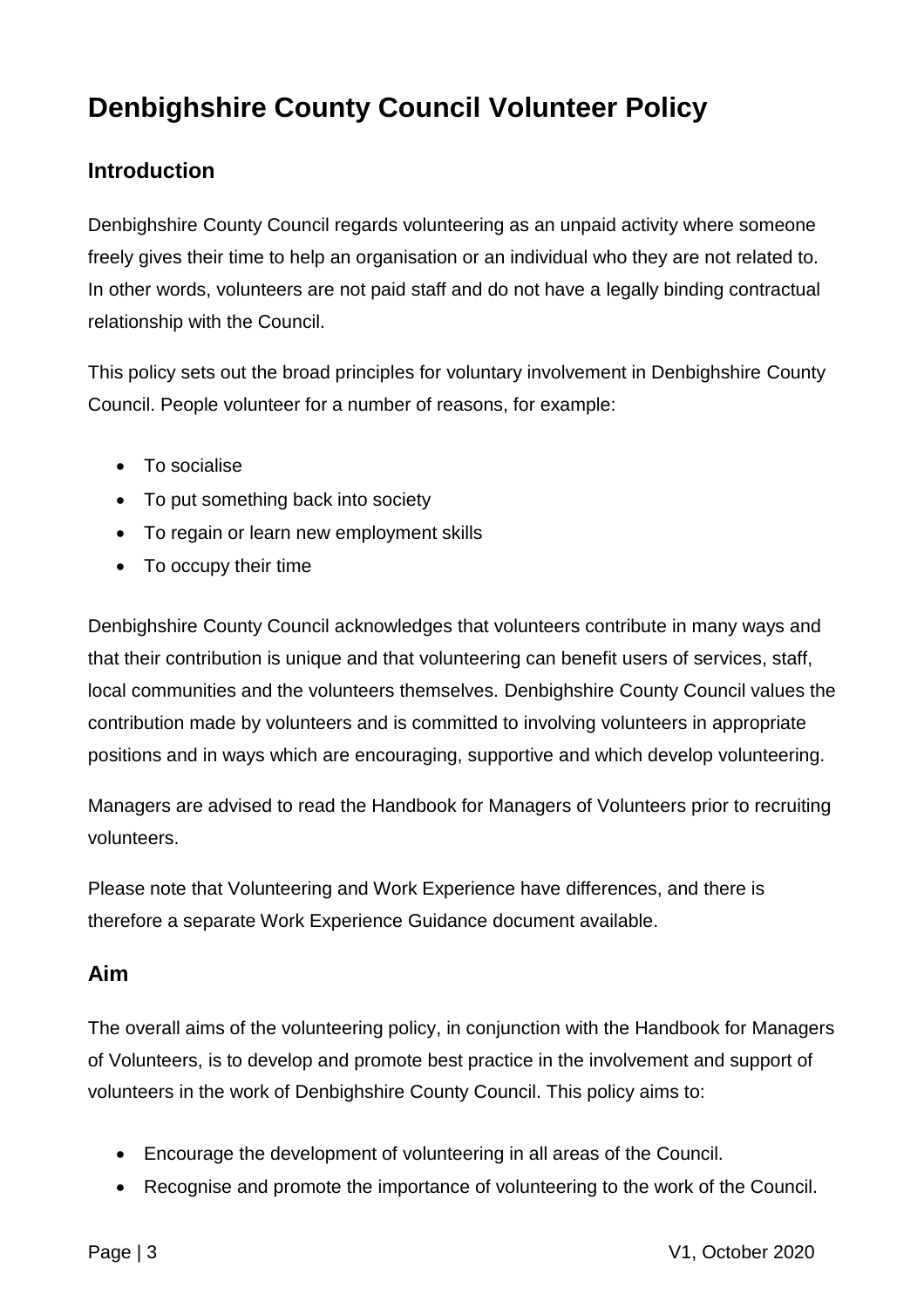- Ensure support, training and supervision for Council volunteers.
- Identify the standards to which Council employees and volunteers are expected to adhere.
- Provide guidance and best practice to Council staff in working with volunteers and ensure the application of the Council's Equal Opportunities Policy to volunteering.
- Ensure that volunteering with the council is an enjoyable and rewarding experience.

The Council aims to work with local communities and partners to develop a diverse range of suitable volunteering activities that are relevant for the people of Denbighshire.

#### <span id="page-3-0"></span>**Statement of Values and Principles**

Volunteering is a legitimate and crucial activity that is supported and encouraged by Denbighshire County Council and is not intended to be a substitute for paid employment. The role of volunteers complements but does not replace the role of paid staff.

Appropriate steps will be taken to ensure that paid staff are clear about the role of volunteers, and to foster good working relationships between paid staff and volunteers.

The volunteer role is a gift relationship, binding only in honour, trust and mutual understanding. No enforceable obligation, contractual or otherwise, can be imposed on volunteers to attend, give or be set a minimum amount of time to carry out the tasks involved in their voluntary activity. Likewise, Denbighshire County Council cannot be compelled to provide either regular tasks, payment or other benefit for any activity undertaken by the volunteer.

#### <span id="page-3-1"></span>**Recruitment and Selection of Volunteers**

The Council is committed to equal opportunities and believes that volunteering should be open to all. The acceptance of a volunteer to a particular role is made on merit, the sole selection criterion being the individual's suitability to carry out the agreed tasks. Any person must be aged 16 or over to volunteer with the Council.

Volunteers who are considered unsuitable for a particular task will either be offered alternative voluntary involvement within the Council or referred to the Denbighshire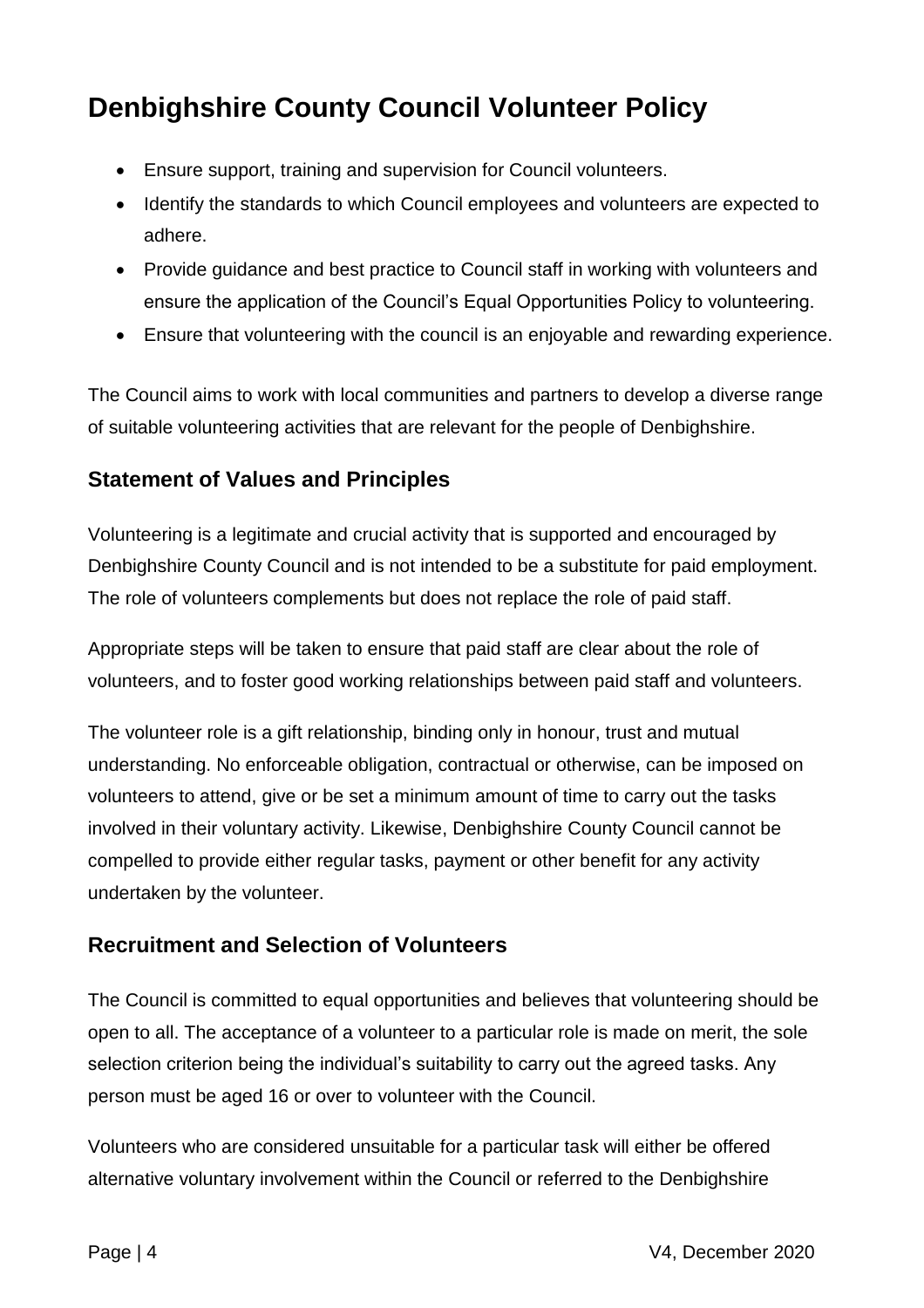Voluntary Services Council (DVSC), which coordinates volunteering opportunities across Denbighshire.

The council will carry out safer recruitment checks on all volunteers, which may include evidence of Right to Work in the UK, references, and DBS and basic health checks where the role requires these.

Recruitment of volunteers within Social Care is governed by regulations set out by the Care and Social Services Inspectorate for Wales (CSSIW) and Social Care Wales.

Please see the flowchart in Appendix 1 for an overview of the process to recruit volunteers. Further guidance is contained within the Handbook for Managers of Volunteers.

#### <span id="page-4-0"></span>**Staff Volunteers**

Staff members volunteering for a different team/Service within the Council will be treated in the same manner as an external volunteer and according to this Volunteering Policy. Where an employee of Denbighshire County Council wishes to volunteer either internally or externally, this will be supported in accordance with the Time Off Work Policy.

## <span id="page-4-1"></span>**Denbighshire Voluntary Services Council (DVSC)**

DVSC is the leadership body in Denbighshire for celebrating, promoting and supporting [#DenbighshireVolunteers.](http://denbighshirevolunteers.net/) Their role is to provide support to volunteers, volunteer involving organisations and the third sector and to be an influential voice in Denbighshire. DVSC's digital platform allows members of the public to register their interest in volunteering, find opportunities for themselves and to record their volunteer hours.

Registered Office: Naylor Leyland Centre, Well Street, Ruthin. LL15 1AF Email: engagement@dvsc.co.uk Website: www.dvsc.co.uk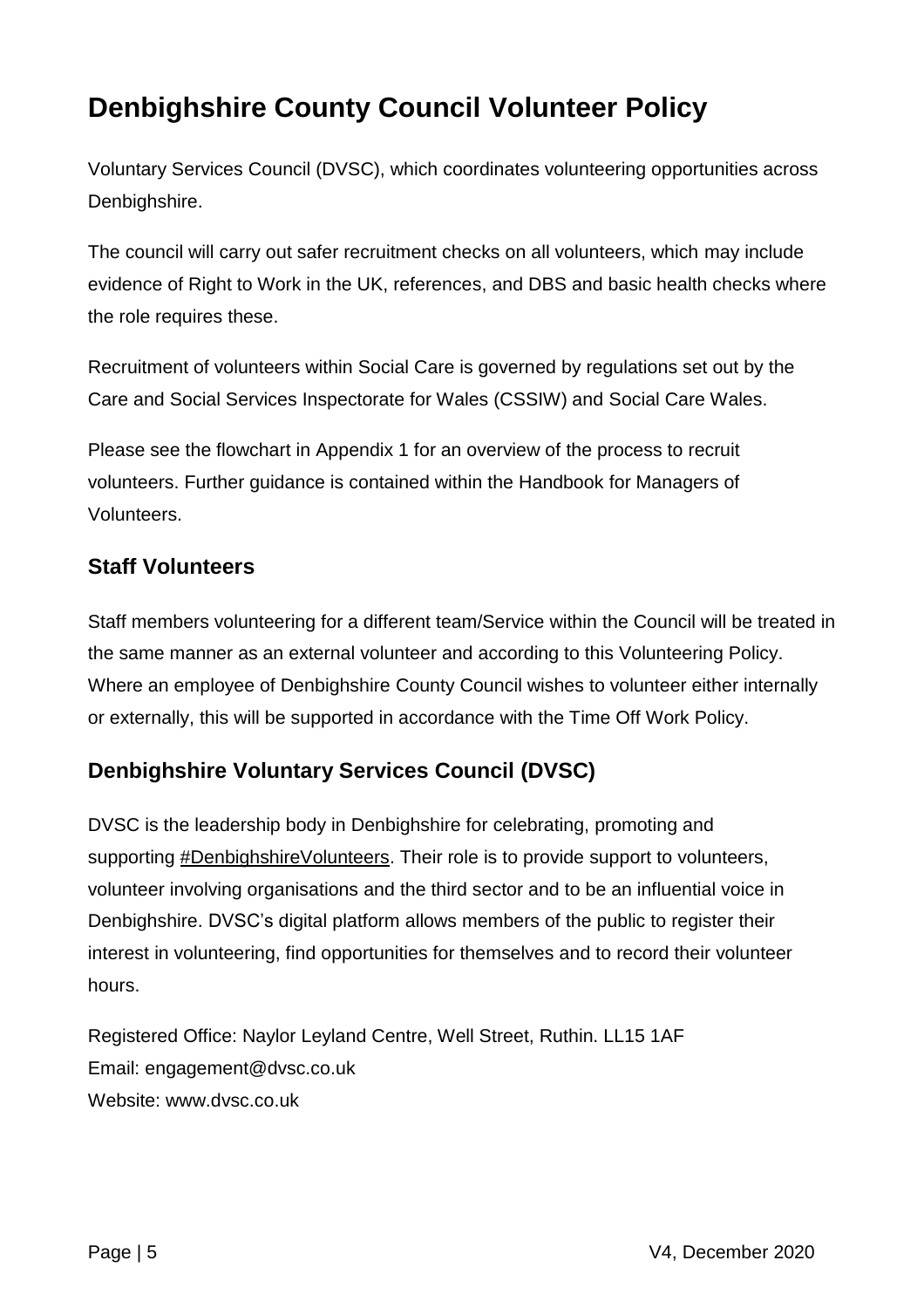#### <span id="page-5-0"></span>**Managing a Volunteer**

Managers are advised to read the Handbook for Managers of Volunteers to ensure they are confident in best practice of managing volunteers. This includes how recruit volunteers, as well as ensuring appropriate inductions and Health and Safety checks are carried out. Managers are also required to ensure they provide ongoing supervision support, as they would for employees.

#### <span id="page-5-1"></span>**Health and Safety**

The Council has a duty of care to avoid exposing our volunteers to health and safety risks. All volunteers will be made aware of the Council's Health and Safety Policies and Procedures and any practical safety concerns as part of their induction. Volunteers are expected to comply with the Council's Health and Safety Procedures. All volunteer roles will be risk assessed, covering both the tasks involved and the environment in which they will be conducted. In addition, where a volunteer makes us aware of a pre-existing medical condition or disability, an individual risk assessment may also be necessary. If the role requires PPE, the council will provide this as they would an employee.

#### <span id="page-5-2"></span>**Training**

The council supports volunteer's personal and professional development, and as such, all volunteers will be able to access Denbighshire County Council's online e-Learning modules, if they wish to complete them during their volunteering placement. Volunteers should contact HR for login details.

#### <span id="page-5-3"></span>**Confidentiality and Data Protection**

All supervisors must ensure that during induction volunteers are aware of the Councils confidentiality and Data Protection Policies. If their role requires, volunteers must receive appropriate training.

#### <span id="page-5-4"></span>**Safeguarding**

All supervisors must ensure that volunteers are aware of, and have received the appropriate training in the Councils Safeguarding Policy on Children and Adults.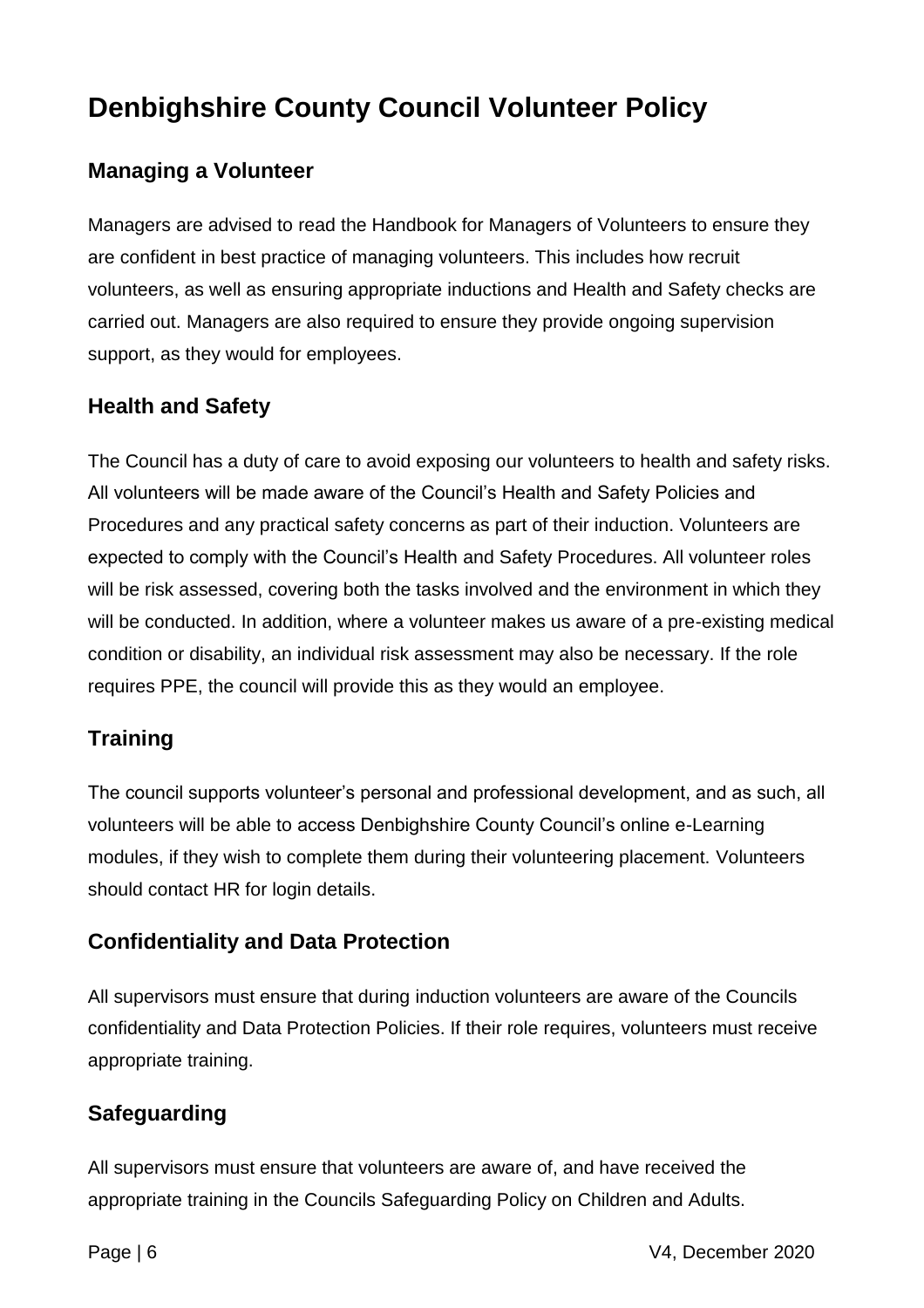Denbighshire County Council follows the procedures outlined by the Disclosure and Barring Service to ensure the safety of children and vulnerable adults. A volunteer wishing to participate in an activity that is outlined in the DBS Criteria cannot participate in the Volunteering Activity until the Council has received a cleared DBS.

#### <span id="page-6-0"></span>**Expenses**

The Council is committed to paying reasonable 'out of pocket' expenses ensuring that potential volunteers are not excluded due to financial reasons. These need to be agreed with the relevant manager before the volunteer commences their activity. Where expenses are not agreed, volunteers must be made aware of this at their first opportunity in the recruitment process.

#### <span id="page-6-1"></span>**Volunteers in Receipt of Benefits**

It is the responsibility of the volunteer to establish whether volunteering is going to affect their entitlement to any social security benefits. Further advice should be obtained from the Department of Work and Pensions (DWP), Job Centre Plus, or Citizens Advice Bureau.

#### <span id="page-6-2"></span>**Insurance**

Denbighshire County Council's liability insurance policies include the activities of volunteers and liability towards them. The Council does not insure the volunteer's personal possessions against loss or damage. Where volunteers drive as part of their voluntary activity, and use their own vehicle, they must ensure they possess the relevant class of insurance. Further guidance should be sought from the volunteer's own insurance company.

#### <span id="page-6-3"></span>**Complaints**

As volunteers are not employees, they are unable to use the Council's Grievance Policy and Procedure. However, they are entitled to use the Council's Complaints procedure. Complaints by volunteers should be raised in the first instance with their Volunteer Supervisor, and dealt with informally where possible. Where appropriate, the complaint will be investigated fully by the Supervisor, or if the complaint is against their own Supervisor, by another Volunteer Supervisor or line manager.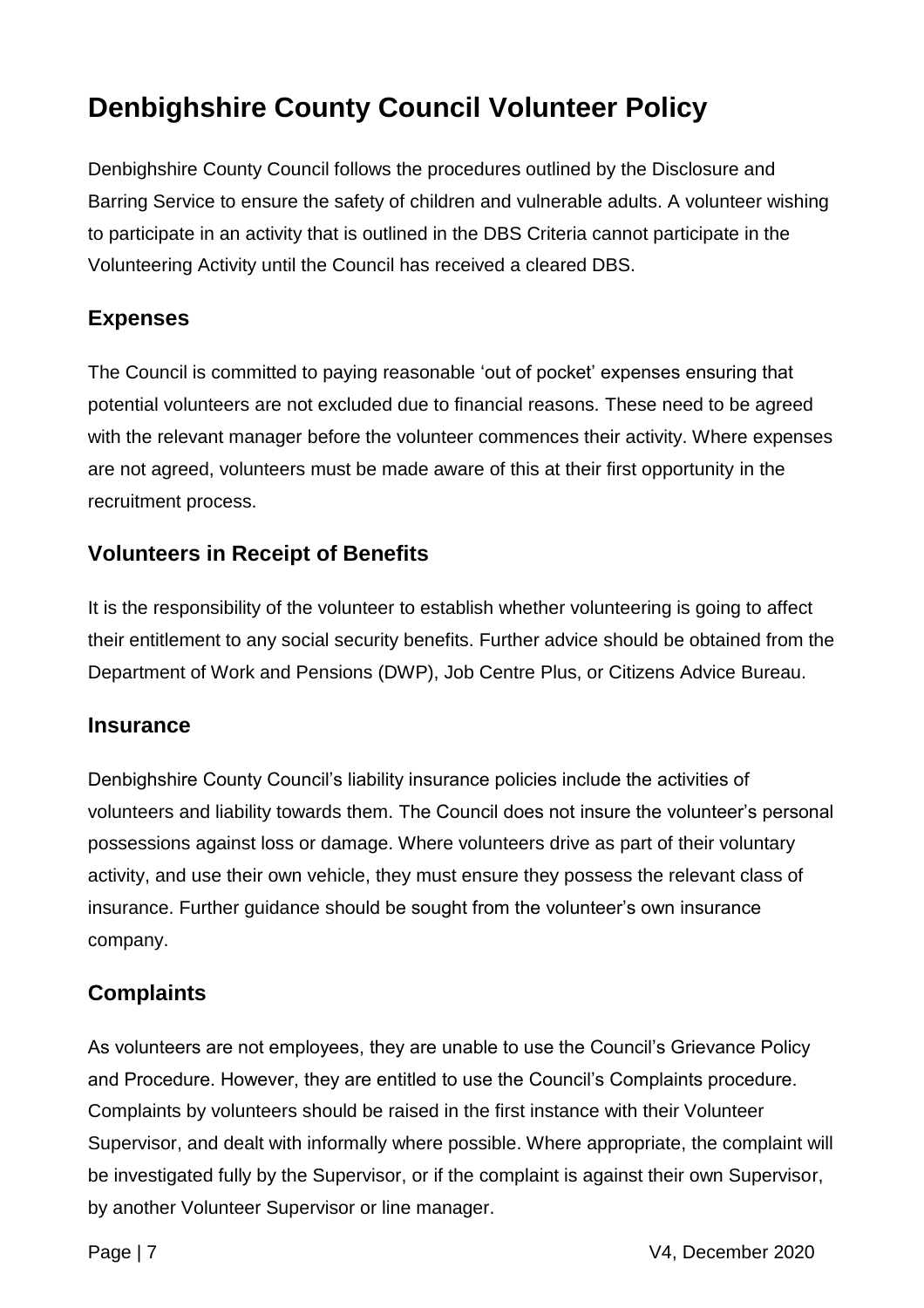If a complaint is made against a volunteer, this will be investigated by the relevant supervisor. Every attempt will be made to resolve the matter as quickly and informally as possible. If the issue cannot be satisfactorily resolved, then the volunteer may be told their services are no longer required with immediate effect.

## <span id="page-7-0"></span>**Equality and Diversity**

Denbighshire County Council is a Disability Confident Employer, and are committed to equal opportunities and fair treatment for all. Whilst volunteers are not employees and are therefore not protected as employees under the Equality Act, it is not acceptable to discriminate against them. We will ensure that volunteering opportunities are inclusive and available to all. Volunteers still have a right not to be discriminated against, in the same way as a customer or service user has this right.

Any decisions made about a volunteer's suitability for tasks, or regarding their ongoing volunteering within the Council, will be made fairly and in line with equality legislation.

There is an expectation that all our volunteers will adhere to the Council's equality policies, ensuring that their own conduct when carrying out volunteering tasks does not discriminate against others or breach equality legislation. Volunteers are advised to read the Handbook and Code of Conduct for Volunteers.